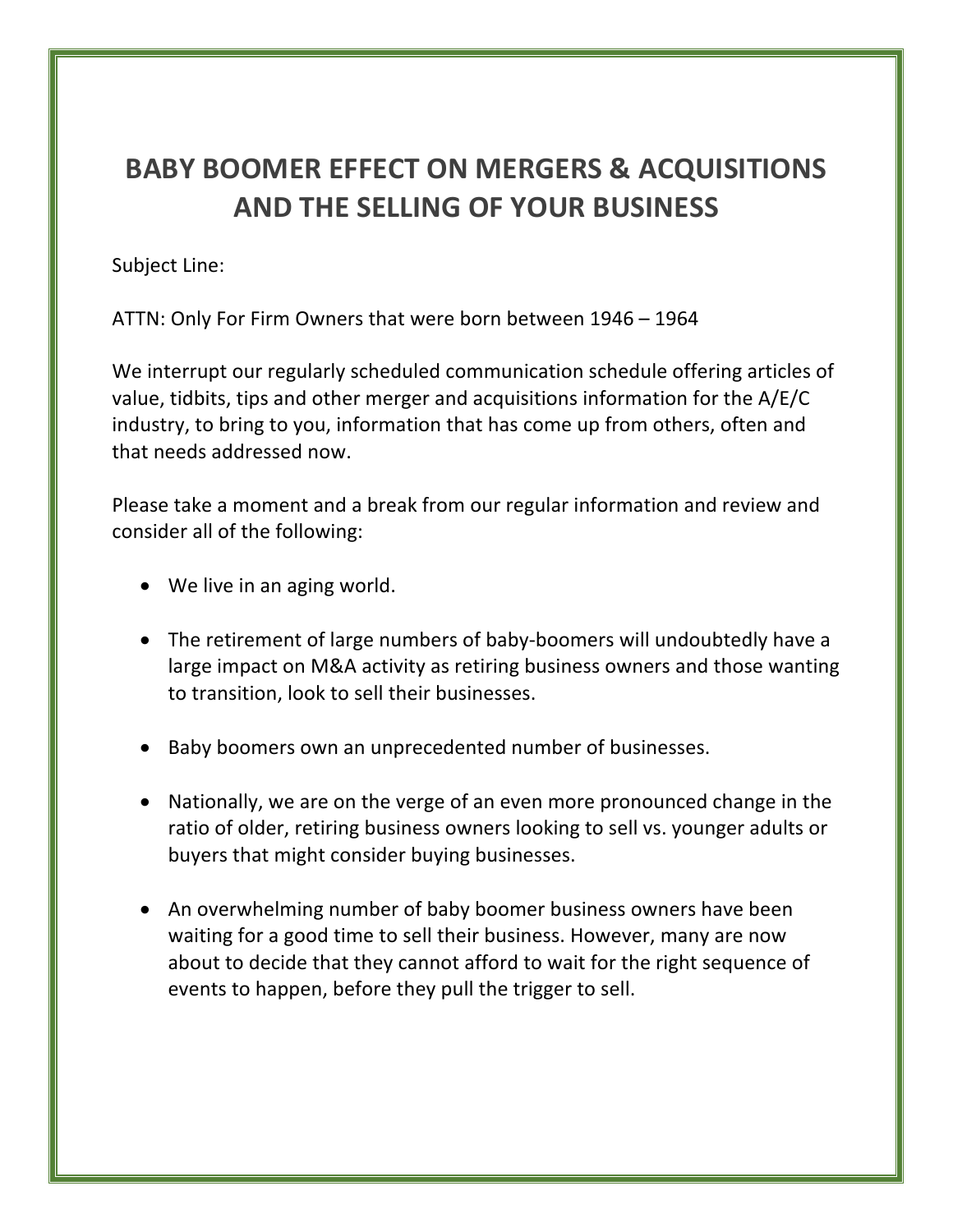- Once business owners do decide it's time to sell or transition and that waiting is no longer a viable transition option, there will be a surge in business owners bringing their companies to market. This is already happening.
- 7 in 10 business owners surveyed by the experts, viewed their retirement date as a key factor in determining when to sell. Waiting too long is not desirable nor advisable.
- Sellers in the baby-boomer demographic described above, see that now may be their moment to sell before the business cycle takes its next downward turn.
- Business owners looking towards retirement should focus on succession planning and building an exit strategy.
- In the next 15-plus years, mergers and acquisitions will be driven by significant industry changes that are rapidly transforming the M&A landscape. Two dominant factors propelling this are: 1) a growing excess of retiring Baby Boomer business owners as described above; 2) the increasingly global (and still domestic) competitive landscape in which all businesses must compete.
- It is estimated that approximately 75 million baby boomers will be turning 65 at a rate of 10 thousand per day for the next 15 years, based on U.S. Census data. This translates to over 4 million businesses facing a potential succession event in the next 10-20 years.
- Another way to look at the baby boomer affect is that an estimated 67 percent of today's middle market business owners will reach retirement age by 2029. This means that more than 800,000 middle market businesses will be sold or disposed of which is an average of 43,000 middle market businesses annually, by then.
- Add to the middle market numbers, and you have roughly 10 million (or 65% to 75%) of all small companies up for sale in the next 10 years.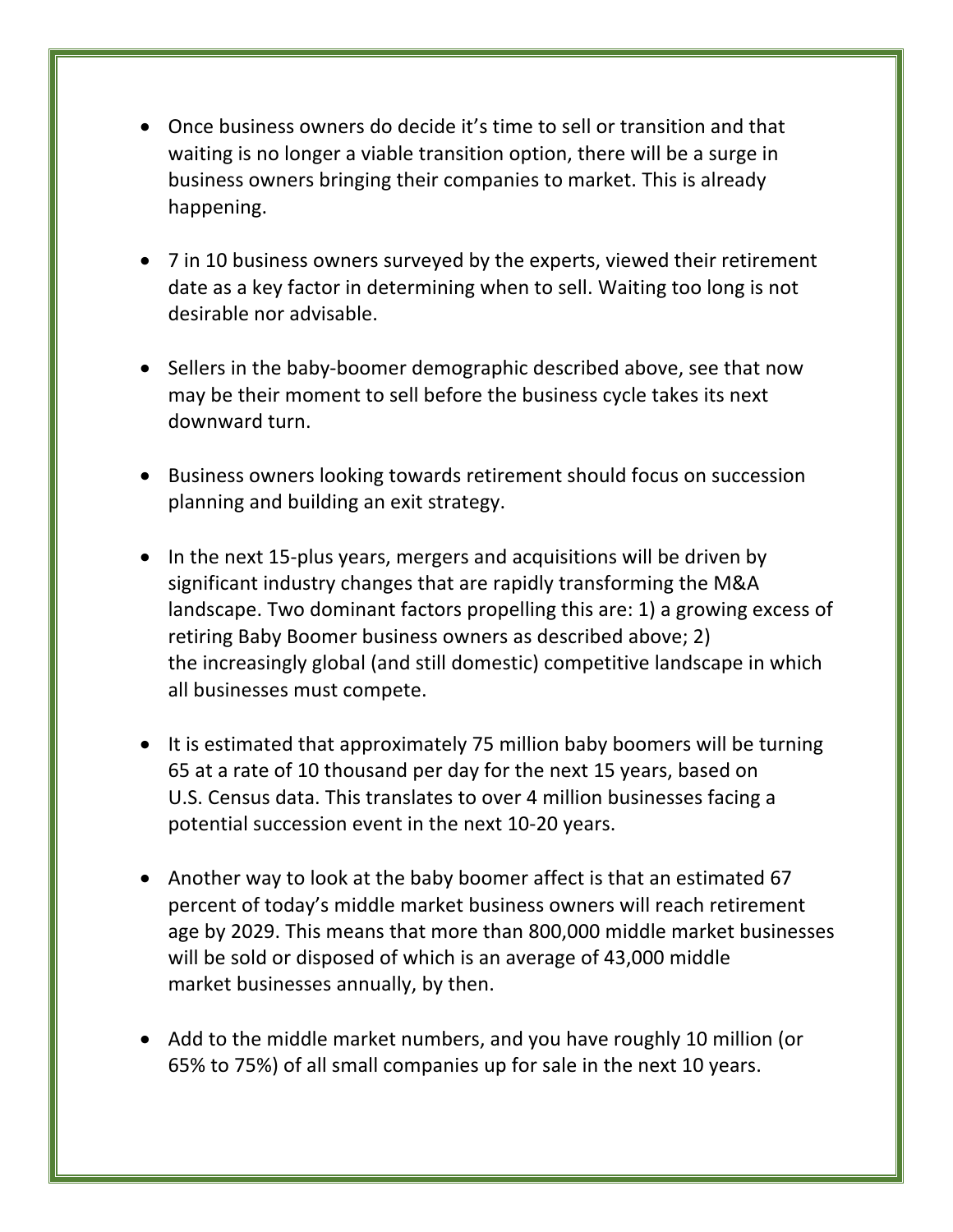- Roughly 40% of family-owned companies in the U.S. will experience leadership change in the next five years.
- These implications should become part of business owners' critical thinking in terms of making plans for the future of their companies and for themselves. The time is now.
- The selling process takes 10-14 months and then there is owner transition. Considering this and the information above, suggests the time to sell is now.
- Selling a business is more than just the liquidity event, but it can often mean protecting the legacy you may have worked a lifetime to build.
- Talk to an Advisor
- Far too often, business owners wrongly assume that the sale or purchase of a business is just like any other negotiation they previously managed and too often lead their sell-side M&A transactions by themselves. They think its like selling real estate; but its not.
- Resulting "do-it-yourself, first-time M&A transactions too often prove quite costly and catastrophic, to first-time acquiring business owners. first-time M&A sellers often overlook the fact that the full value of a transaction involves far more than just the price they negotiate for their businesses, not to mention potential pitfalls.
- There is risk that the supply/demand imbalance will shift quickly to an oversupply of businesses on the market. This suggests planning your transition and selling your firm sooner than later.
- If you wait, more sellers will enter the market. As more sellers enter the market, buyers will become more selective and only those companies which are proven performers and more professionally managed will be able to dictate the highest values. Mediocre businesses may still find buyers however, their values may decline while underperforming or less desirable businesses may find it difficult in finding any buyers at all.